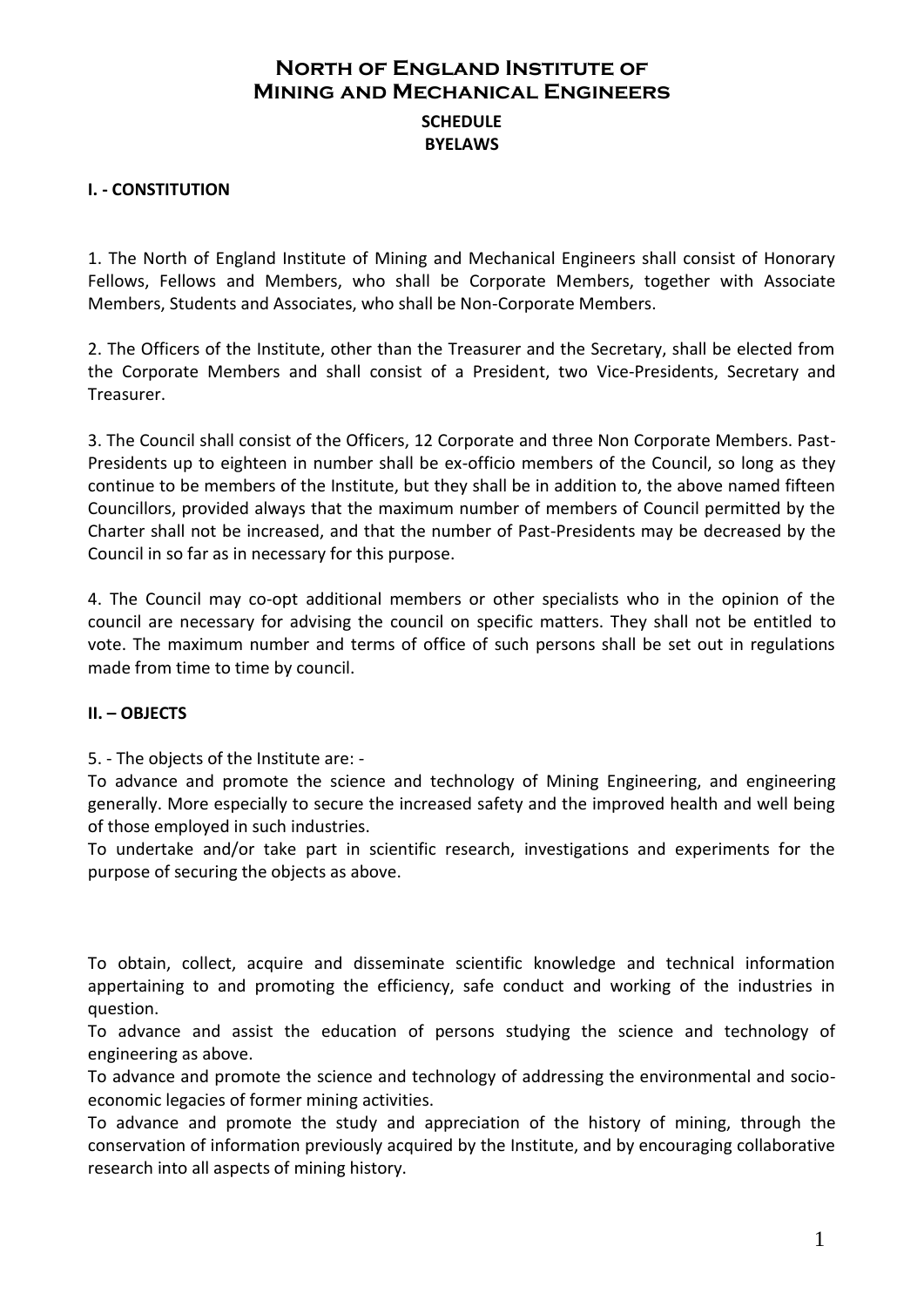### **III. - QUALIFICATIONS OF HONORARY FELLOWS, FELLOWS, MEMBERS, ASSOCIATE MEMBERS, STUDENTS AND ASSOCIATES.**

6. "Honorary Fellows" shall comprise Persons who in the opinion of the council distinguished themselves by their attainments, or have so contributed to the advancement of mining or other branches of technology as to be approved and be elected by the Council.

7. "Fellows" shall comprise all persons of not less than 30 years of age who in the opinion of council shall:

(a) have been so educated and trained in mining engineering or an ancillary branch thereof or in a field associated therewith as in the opinion of the Council to be fully qualified; shall hold such certificate of competency or possess such qualifications as the Council may from time to time prescribe; and shall have had at least five years experience in a responsible position, or a corporate member of a relevant body recognised by the council such as shall satisfy the Council as to his professional ability; or

(b) be a person whose position and attainments in science or technology or other related field justify in the opinion of the Council, his election as a Fellow.

8. "Members" shall comprise of persons of not less than 25 years who in the opinion of the Council are engaged in pursuits of a character which, lead to qualification as a Fellow or are otherwise approved by the Council, and shall have passed such examinations as the Council may from time to time prescribe.

9. "Associate Members" shall comprise of persons of not less than 23 years who in the opinion of the Council must at the time of his candidature be engaged in mining engineering or an ancillary branch thereof or in a science associated therewith and shall satisfy the Council that he is in the process of qualifying as a Corporate Member or otherwise approved by the council and shall have passed such examinations as the Council may from time to time prescribe.

10. "Students" shall comprise of persons who are in the process of qualifying for the profession of mining engineering or a field related to mining. Such person may continue as a Student until he attains the age of 25 years while they continue to study.

11. "Associates" shall comprise all persons who shall be a person who desires to promote and advance the science, history, research and practice of mining and holds a position, which, in the opinion of the Council renders him eligible for Associateship.

12. Each Corporate Member may use the title of the class to which he belongs, or the appropriate abbreviation thereof as shown hereunder, and shall not use any other title or abbreviation to describe his membership of the Institute: -

| <b>Honorary Fellow</b> | Hon FNEIMME    |
|------------------------|----------------|
| Fellow                 | <b>FNEIMME</b> |
| Member                 | <b>MNEIMME</b> |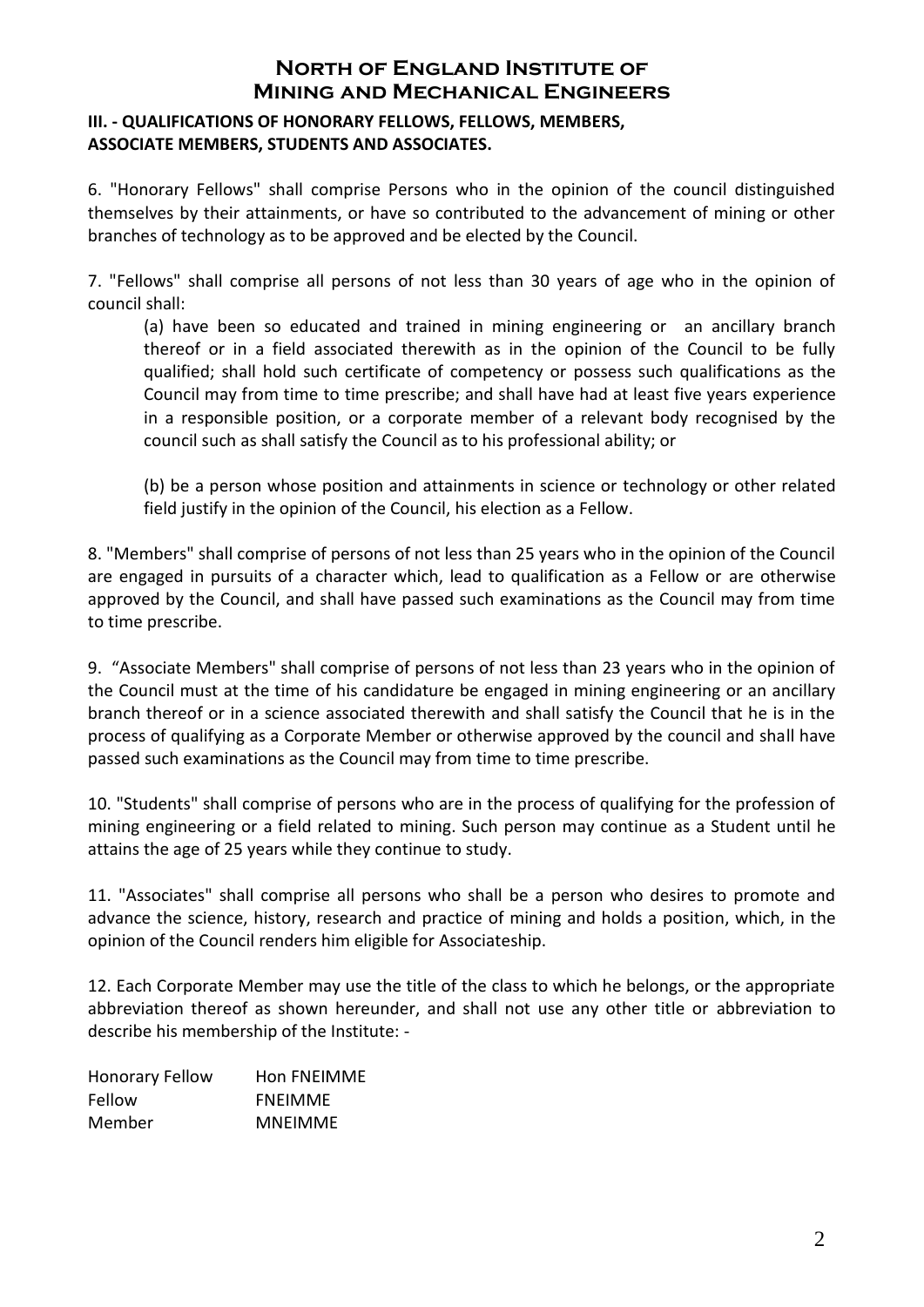### **IV. ELECTION AND EXPULSION OF MEMBERS**

13. Any person qualified and proposed to become an Honorary Fellow shall be proposed according to regulations made from time to time by council.

14. Any member desirous of being elected to a grade of membership or of transferring to a higher grade of membership shall be proposed and elected according to regulations made from time to time by council.

15. Any person whose subscription is in arrears in whole or in part for more than three months shall be treated accordingly to regulations made from time to time by council which may allow for the members exclusion from membership at which time the bad debt shall not be expunged.

16. Every member of the institute shall at all times so order his conduct as to uphold the dignity and reputation of the profession and so safeguard the public interest in matters of safety and health and otherwise. They shall exercise their professional skill and judgement to the best of their ability, discharge their professional responsibility with integrity.

17. Disciplinary procedures to be followed in case of complaint against a member shall be set out in regulations made from time to time by Council

### **V. – SUBSCRIPTIONS**

18. The annual subscriptions of each grade of membership shall be such sums as the Institute in Council may from time to time determine. Annual subscriptions shall be payable in advance and the first subscription shall be considered due on election. Subsequent subscriptions shall fall due as set out in regulations made from time to time by council.

19. When a member in any grade in the opinion of the Council deserves special consideration for reasons of ill health, advanced age or other sufficient cause the Council may then or at any time thereafter reduce his annual subscription to such lower sum as the Council may from time to time determine.

20. Engineering Firms, Manufacturers, Companies, Charities or other Corporate Bodies may subscribe annually to the funds of the Institute, and each subscriber a sum as the Institute in Council may from time to time determine. Each Corporate Body shall be entitled to benefits set out in regulations made from time to time by council

21. It shall be competent for the Institute to carry out the functions of an Affiliated Organisation of the Institute of Materials, Minerals and Mining (IMMM) or its successor bodies and to direct from time to time that members of the Institute who are also members of the said IMMM, shall pay their subscriptions direct to the said IMMM, providing a Grant for such members of the IMMM is received annually from the IMMM.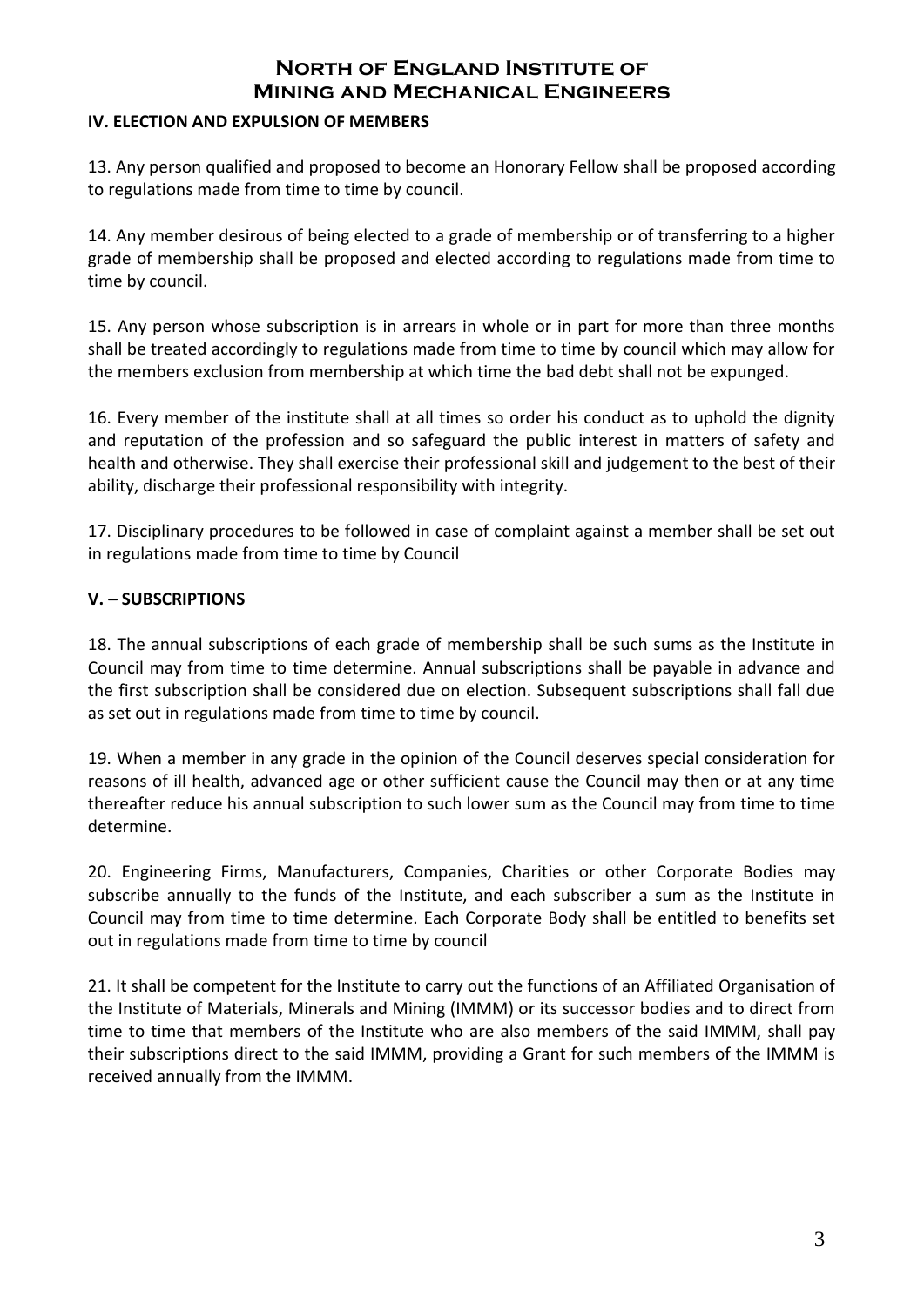#### **VI. Election of Council & Officers**

22. The President and Vice-Presidents shall be appointed by Council and notified to each AGM. They shall be appointed and serve a term of office in accordance with regulations made from time to time by council.

23. The Secretary and Treasurer shall be appointed by Council and notified to each AGM. They shall be appointed and serve a term of office in accordance with regulations made from time to time by council.

24. Councillors shall be elected from amongst the membership and serve such terms of office according to regulations made from time to time by council

25. In case of the decease, expulsion, or resignation of any Officer or Councillor the Council, if they deem it necessary that the vacancy shall be filled shall co-opt to the next AGM

26. The Treasurer and the Secretary shall be appointed by the Council and notified to each AGM. The same person may hold both these offices.

### **VII. - DUTIES OF THE OFFICERS AND COUNCIL**

27. The President shall take the Chair at all Meetings of the Institute, and of the Council. He shall be ex-officio a Member of all Committees.

28. In the absence of the President at any General or Council meeting it shall be the duty of the Past-President in attendance at the meeting who has most recently held the office of President to preside. If no Past-President is available one of the Vice-Presidents and if no Vice-President is there, the members present may elect one of their number to take the Chair.

29. At Meetings of the Council, six shall be a quorum. The minutes of the Council's proceedings shall be at all times open to the inspection of the Members.

30. The Treasurer and the Secretary shall act under the direction and control of the Council. Their duties shall be defined in regulation made from time to time by council

31. The Council may appoint Committees for the purpose of transacting any particular business, or of investigating any specific subject connected with the objects of the Institute. Such Committees shall make their report to the Council, who may act thereon, and make use thereof, as they see fit. Mechanisms and procedures for such committees shall be set out in regulations made from time to time by council. These regulations shall also contain the membership criteria and terms of reference for standing committees.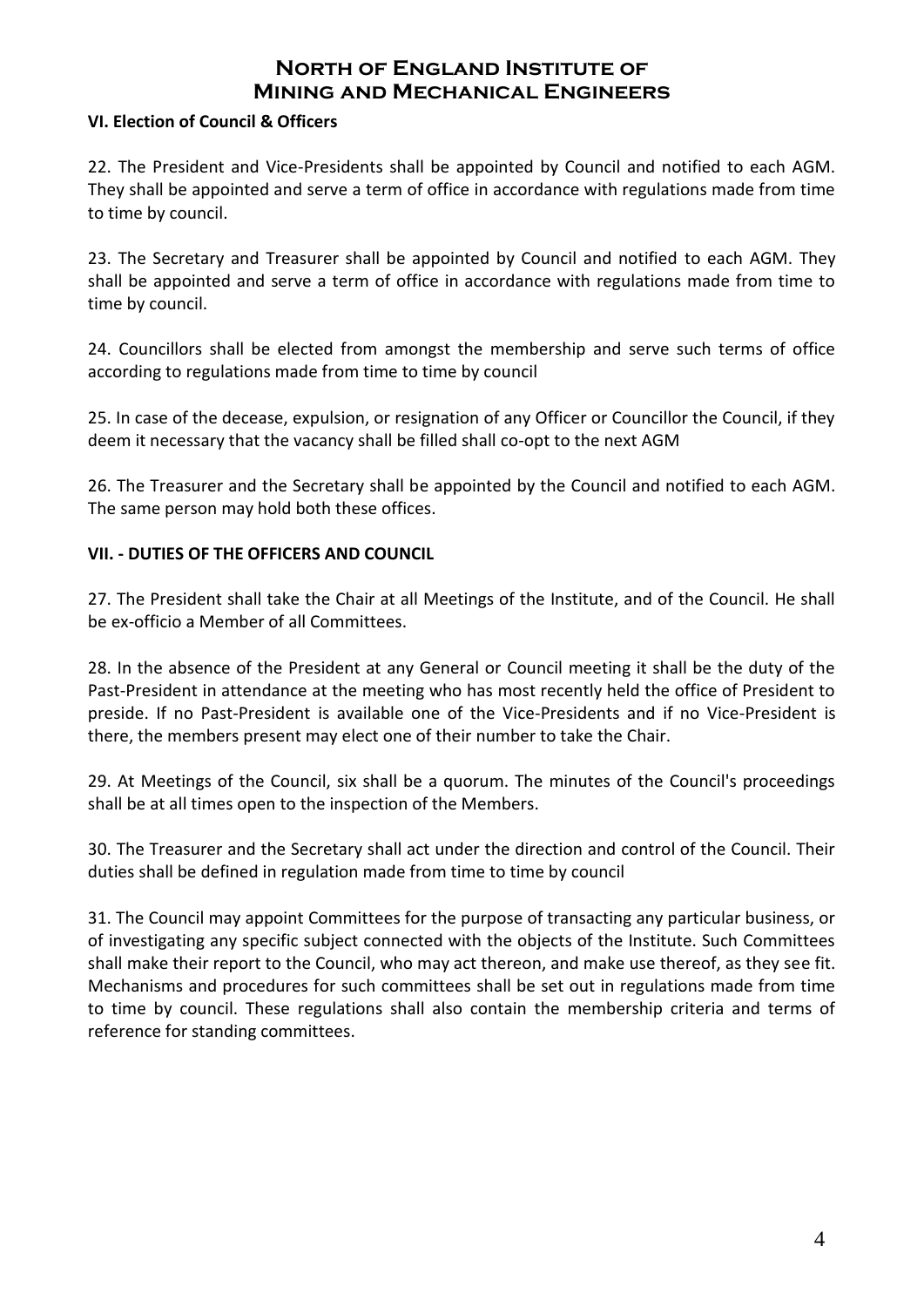#### **VIII. MEETINGS AND PUBLICATIONS OF THE INSTITUTE**

32. Ordinary General Meetings shall be held according to a programme determined by the Council as set out in regulations made from time to time by council. An Annual General Meeting shall be held in each calendar year but no more than 15 months after the previous Annual General Meeting at which the report of the Council and an abstract of the accounts of the previous year shall be presented. The retiring President shall induct the new President, who shall present his Presidential Address.

33. A Special General Meeting shall be called whenever the Council may think fit, and also on requisition to the Council, signed by ten or more Corporate Members. The business of a Special Meeting shall be confined to that specified in the notice convening it.

34. Every question, not otherwise provided for, which shall come before any General or Special Meeting, shall be decided by the majority of the votes of the corporate Members present.

35. Members shall be entitled to introduce guests to any General Meeting. The guest shall not take part in the proceedings except by permission of the Chairman of the Meeting, nor shall they be allowed to vote. Any special condition relating to the introduction or participation of guests shall be set out in regulations made from time to time by council.

36. The Institute is not, as a body, responsible for the statements and opinions advanced in the papers, which may be read, nor in the discussions, which may take place at the meetings of the Institute.

37. The secretary shall notify all members of Council of the date, time and agenda of all Council meetings according to regulations made from time to time by council.

### **IX. - PROPERTY OF THE INSTITUTE**

38. The funds of the Institute shall be deposited in the hands of the Treasurer, and shall be disbursed or invested by him according to the instructions of the Council, but shall be applied solely to the promotion of the objects of the Institute, and no portion thereof shall be paid directly or indirectly by way of dividend, gift, bonus, or pecuniary profit to any member of any class of the Institute, provided that nothing herein contained shall prevent the awarding of prizes at the discretion of the Council or the payment in good faith of reasonable and proper remuneration to any officer or servant of the Institute, or of payment to any member of any class of the Institute in reimbursement of expenses properly incurred by him on behalf of the Institute.

39. The premises of the Institute shall be open at times decided and published by Council.